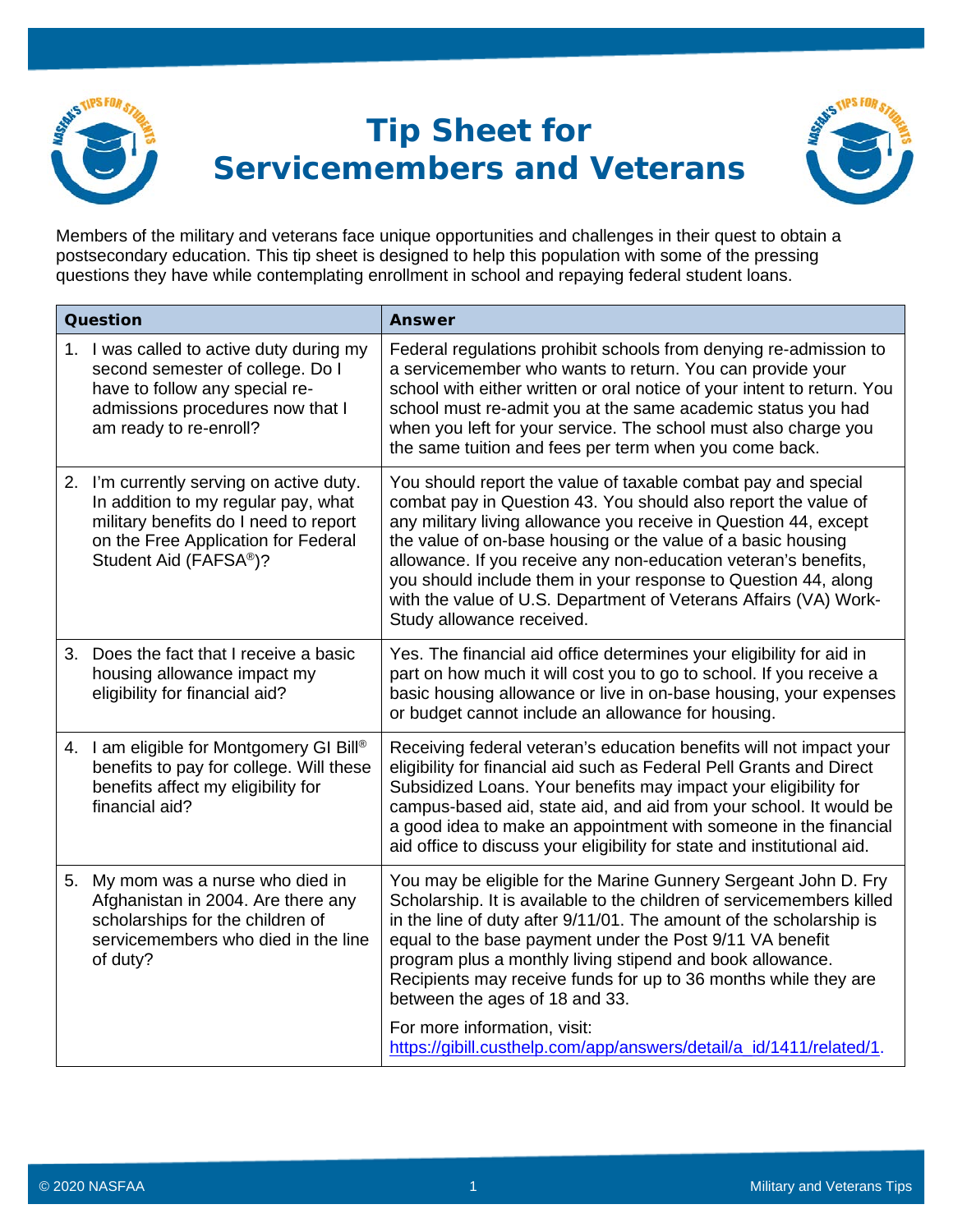| Question |                                                                                                                                                                                                                                                                                                                    | <b>Answer</b>                                                                                                                                                                                                                                                                                                                                                                                                                                                                                                                                                   |
|----------|--------------------------------------------------------------------------------------------------------------------------------------------------------------------------------------------------------------------------------------------------------------------------------------------------------------------|-----------------------------------------------------------------------------------------------------------------------------------------------------------------------------------------------------------------------------------------------------------------------------------------------------------------------------------------------------------------------------------------------------------------------------------------------------------------------------------------------------------------------------------------------------------------|
|          | 6. I finished high school recently and<br>will be starting college soon. My dad,<br>an Army officer, died in Iraq in 2007.<br>I just filed a FAFSA on the Web and<br>my confirmation page says I'm not<br>eligible for a Federal Pell Grant. Are<br>there any financial aid programs for<br>students like me?      | Yes. You may be eligible to receive an Iraq and Afghanistan<br>Service Grant (IASG). You can receive an IASG if you were 23 or<br>younger or enrolled in postsecondary education when your parent<br>or guardian died as a result of military service in Iraq or<br>Afghanistan after 9/11/01 while on military service. The amount of<br>the IASG is the same as the maximum Federal Pell Grant. If you<br>are eligible for an IASG, you will receive a special letter from the<br>Department of Defense after your FAFSA is processed.                        |
|          |                                                                                                                                                                                                                                                                                                                    | For more information, visit:<br>https://studentaid.gov/understand-aid/types/grants/irag-<br>afghanistan-service.                                                                                                                                                                                                                                                                                                                                                                                                                                                |
|          | 7. I have applied for financial aid and<br>have been selected for verification.<br>My parents are divorced and my dad<br>provided his information on my<br>FAFSA. He is deployed in Iraq and<br>did not have time to file a tax return<br>before he left. How do I get the<br>information I need for verification? | Under the Higher Education Relief Opportunities for Students Act<br>of 2003 (HEROES), the Department of Education (ED) has waived<br>or modified various federal financial aid requirements for certain<br>individuals. To verify your dad's income information, you should<br>give your school a statement from your dad certifying he did not<br>file a return and was not required to file an extension because he<br>was called to active duty along with copies of all of his W-2 forms.<br>For more information about waivers and modifications under the |
|          |                                                                                                                                                                                                                                                                                                                    | HEROES, please visit: https://finaid.org/military/.                                                                                                                                                                                                                                                                                                                                                                                                                                                                                                             |
|          | 8. I finished college a couple of years<br>ago and taught science at a Title I<br>school. I am a reservist and was<br>called to active duty to serve in<br>Afghanistan. How does my service<br>affect my eligibility for teacher loan<br>forgiveness? Do I have to teach for<br>five consecutive years to qualify? | Under HEROES, ED has waived the requirement that qualifying<br>service for loan cancellation must be uninterrupted for a borrower<br>called to active duty. The time that you are on active duty, plus a<br>three-month transition period, is not considered an interruption in<br>the amount of time you need to teach in order to qualify for loan<br>cancellation.<br>For more information about waivers and modifications under the<br>HEROES, please visit: https://finaid.org/military/.                                                                  |
|          | 9. I may be eligible to receive veteran's<br>education benefits from a couple of<br>different programs. Where can I find<br>more information about these<br>programs?                                                                                                                                              | There are many educational benefits available to servicemembers,<br>their spouses and family members.<br>For more information, please visit: https://www.va.gov/education/.                                                                                                                                                                                                                                                                                                                                                                                     |
|          |                                                                                                                                                                                                                                                                                                                    |                                                                                                                                                                                                                                                                                                                                                                                                                                                                                                                                                                 |
|          | 10. I recently graduated from college.<br>Can the military help me repay my<br>student loans?                                                                                                                                                                                                                      | The Army, Navy, and Air Force all offer student loan repayment<br>programs. The total loan amount eligible for repayment varies<br>among the services, and a borrower may need to meet other<br>conditions. Only federal student loans are eligible. For more<br>information, please see:                                                                                                                                                                                                                                                                       |
|          |                                                                                                                                                                                                                                                                                                                    | https://www.goarmyed.com/public/public_money_for_college-<br>loan_repayment_program.aspx#eligibility (Army)                                                                                                                                                                                                                                                                                                                                                                                                                                                     |
|          |                                                                                                                                                                                                                                                                                                                    | https://www.navy.com/what-to-expect/education-                                                                                                                                                                                                                                                                                                                                                                                                                                                                                                                  |
|          |                                                                                                                                                                                                                                                                                                                    | opportunities/undergraduate-degree-opportunities (Navy)                                                                                                                                                                                                                                                                                                                                                                                                                                                                                                         |
|          |                                                                                                                                                                                                                                                                                                                    | https://www.airforce.com/careers/specialty-<br>careers/jag/benefits/education-benefits (Air Force)                                                                                                                                                                                                                                                                                                                                                                                                                                                              |